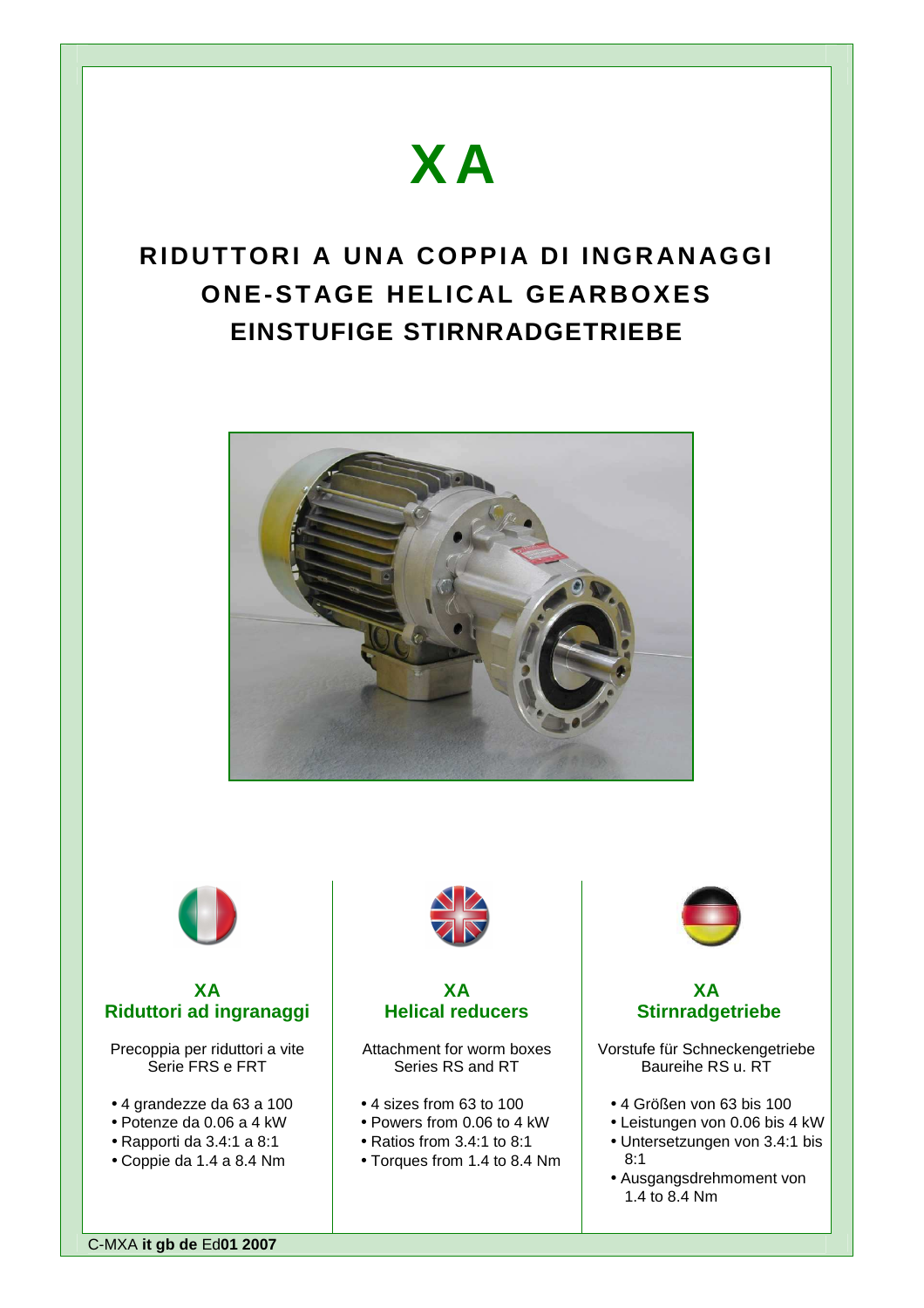## RIDUTTORI A UNA COPPIA DI INGRANAGGI - SERIE XA ONE STAGE HELICAL GEARBOXES - SERIES XA EINSTUFIGE GETRIEBE - BAUREIHE XA

**VARVEL XA** 



|                                                                                                                    |                                                                     | <b>DESIGNAZIONE</b>                                    |       |     |              |            | <b>DESIGNATION</b> |            |     |       |    |           |      | <b>BEZEICHNUNG</b>      |            |     |       |     |           |      |
|--------------------------------------------------------------------------------------------------------------------|---------------------------------------------------------------------|--------------------------------------------------------|-------|-----|--------------|------------|--------------------|------------|-----|-------|----|-----------|------|-------------------------|------------|-----|-------|-----|-----------|------|
|                                                                                                                    | F XA                                                                | 71                                                     | 3,15  |     | <b>IEC71</b> | <b>B14</b> |                    |            |     |       |    |           |      |                         |            |     |       |     |           |      |
|                                                                                                                    |                                                                     | Forma motore - Motor mounting - Bauform Motor          |       |     |              |            |                    |            |     |       |    |           |      |                         |            |     |       |     |           |      |
|                                                                                                                    |                                                                     | Grandezza motore IEC - IEC motor size - Baugröße Motor |       |     |              |            |                    |            |     |       |    |           |      |                         |            |     |       |     |           |      |
|                                                                                                                    | Rapporto di riduzione - Reduction ratio - Untersetzungsverhältnis   |                                                        |       |     |              |            |                    |            |     |       |    |           |      |                         |            |     |       |     |           |      |
| Grandezza riduttore - Gearbox size - Getriebegröße                                                                 |                                                                     |                                                        |       |     |              |            |                    |            |     |       |    |           |      |                         |            |     |       |     |           |      |
|                                                                                                                    | = Flangia entrata IEC - IEC metric input - Eingangsflansch IEC<br>F |                                                        |       |     |              |            |                    |            |     |       |    |           |      |                         |            |     |       |     |           |      |
| = Motoriduttore - Geared Motor - Getriebemotor<br>м                                                                |                                                                     |                                                        |       |     |              |            |                    |            |     |       |    |           |      |                         |            |     |       |     |           |      |
| Giri entrata 1400 min <sup>-1</sup> - Input speed 1400 min <sup>-1</sup> - Eingangsdrehzahl 1400 min <sup>-1</sup> |                                                                     |                                                        |       |     |              |            |                    |            |     |       |    |           |      |                         |            |     |       |     |           |      |
| kW                                                                                                                 | <b>MXA</b>                                                          | rpm                                                    | $i =$ | Nm  | <b>SF</b>    | kg         | kW                 | <b>MXA</b> | rpm | $i =$ | Nm | <b>SF</b> | kg   | kW                      | <b>MXA</b> | rpm | $i =$ | Nm  | <b>SF</b> | kg   |
| 0,06                                                                                                               | 63                                                                  | 397                                                    | 3,53  | 1,4 | >3           | 3,9        | 0.55               | 80         | 411 | 3,42  | 13 | >3        | 12,8 | 1.8                     | 80         | 411 | 3,42  | 41  | 1.7       | 20.2 |
|                                                                                                                    |                                                                     | 226                                                    | 6,18  | 2,5 | >3           | 3,9        |                    |            | 219 | 6,40  | 24 | 2,8       | 12,8 |                         |            | 219 | 6,40  | 77  | 0,8       | 20.2 |
|                                                                                                                    |                                                                     | 180                                                    | 7,77  | 3,1 | 2,9          | 3,9        |                    |            | 169 | 8.30  | 31 | 2,0       | 12,8 |                         |            | 169 | 8.30  | 100 | 0.7       | 20.2 |
| 0,09                                                                                                               | 63                                                                  | 397                                                    | 3,53  | 2,1 | >3           | 4,0        | 0.75               | 80         | 411 | 3,42  | 17 | >3        | 14,1 |                         | 100        | 361 | 3.88  | 46  | >3        | 22,8 |
|                                                                                                                    |                                                                     | 226                                                    | 6,18  | 3,7 | 2,7          | 4,0        |                    |            | 219 | 6,40  | 32 | 2,0       | 14,1 |                         |            | 225 | 6.23  | 77  | 2.5       | 22,8 |
|                                                                                                                    |                                                                     | 180                                                    | 7,77  | 4,7 | 1,9          | 4,0        |                    |            | 169 | 8.30  | 42 | 1,4       | 14,1 |                         |            | 167 | 8.40  | 100 | 1.8       | 22,8 |
| 0,12                                                                                                               | 63                                                                  | 397                                                    | 3,53  | 2,8 | >3           | 5,2        | 1,1                | 80         | 411 | 3,42  | 25 | 2,7       | 16,3 | 2.2                     | 100        | 361 | 3.88  | 57  | >3        | 25,8 |
|                                                                                                                    |                                                                     | 226                                                    | 6,18  | 5,0 | 2,0          | 5,2        |                    |            | 219 | 6,40  | 47 | 1,4       | 16,3 |                         |            | 225 | 6.23  | 92  | 1.7       | 25,8 |
|                                                                                                                    |                                                                     | 180                                                    | 7.77  | 6,2 | 1,4          | 5,2        |                    |            | 169 | 8.30  | 61 | 1,0       | 16,3 |                         |            | 167 | 8.40  | 124 | 1.1       | 25,8 |
| 0,18                                                                                                               | 63                                                                  | 397                                                    | 3,53  | 4,2 | 2,8          | 5,8        |                    | 100        | 361 | 3.88  | 29 | >3        | 18,8 | 3                       | 100        | 361 | 3.88  | 80  | 2.9       | 27,8 |
|                                                                                                                    |                                                                     | 226                                                    | 6,18  | 7,4 | 1,3          | 5,8        |                    |            | 225 | 6.23  | 47 | >3        | 18,8 |                         |            | 225 | 6.23  | 125 | 1.3       | 27,8 |
|                                                                                                                    |                                                                     | 180                                                    | 7.77  | 9,3 | 1,0          | 5,8        |                    |            | 167 | 8.40  | 70 | 2.2       | 18,8 |                         |            | 167 | 8.40  | 169 | 0.8       | 27,8 |
| 0,25                                                                                                               | 71                                                                  | 397                                                    | 3,53  | 6   | >3           | 8,0        | 1,5                | 80         | 411 | 3,42  | 34 | 2,0       | 17,8 | $\overline{\mathbf{4}}$ | 100        | 361 | 3.88  | 102 | 2.3       | 35,8 |
|                                                                                                                    |                                                                     | 220                                                    | 6,40  | 11  | 2,1          | 8,0        |                    |            | 219 | 6,40  | 64 | 1,0       | 17,8 |                         |            | 225 | 6.23  | 163 | 1.0       | 35,8 |
|                                                                                                                    |                                                                     | 175                                                    | 8,00  | 13  | 1,5          | 8,0        |                    |            | 169 | 8.30  | 83 | 0,7       | 17,8 |                         |            | 167 | 8.40  | 210 | 0.7       | 35,8 |
| 0,37                                                                                                               | 71                                                                  | 397                                                    | 3,53  | 9   | 3,0          | 8,4        |                    | 100        | 361 | 3.88  | 39 | >3        | 20,3 |                         |            |     |       |     |           |      |
|                                                                                                                    |                                                                     | 220                                                    | 6,40  | 16  | 1,4          | 8,4        |                    |            | 225 | 6.23  | 64 | 2.6       | 20,3 |                         |            |     |       |     |           |      |
|                                                                                                                    |                                                                     | 175                                                    | 8,00  | 20  | 1,0          | 8,4        |                    |            | 167 | 8.40  | 84 | 1.6       | 20,3 |                         |            |     |       |     |           |      |
|                                                                                                                    |                                                                     |                                                        |       |     |              |            |                    |            |     |       |    |           |      |                         |            |     |       |     |           |      |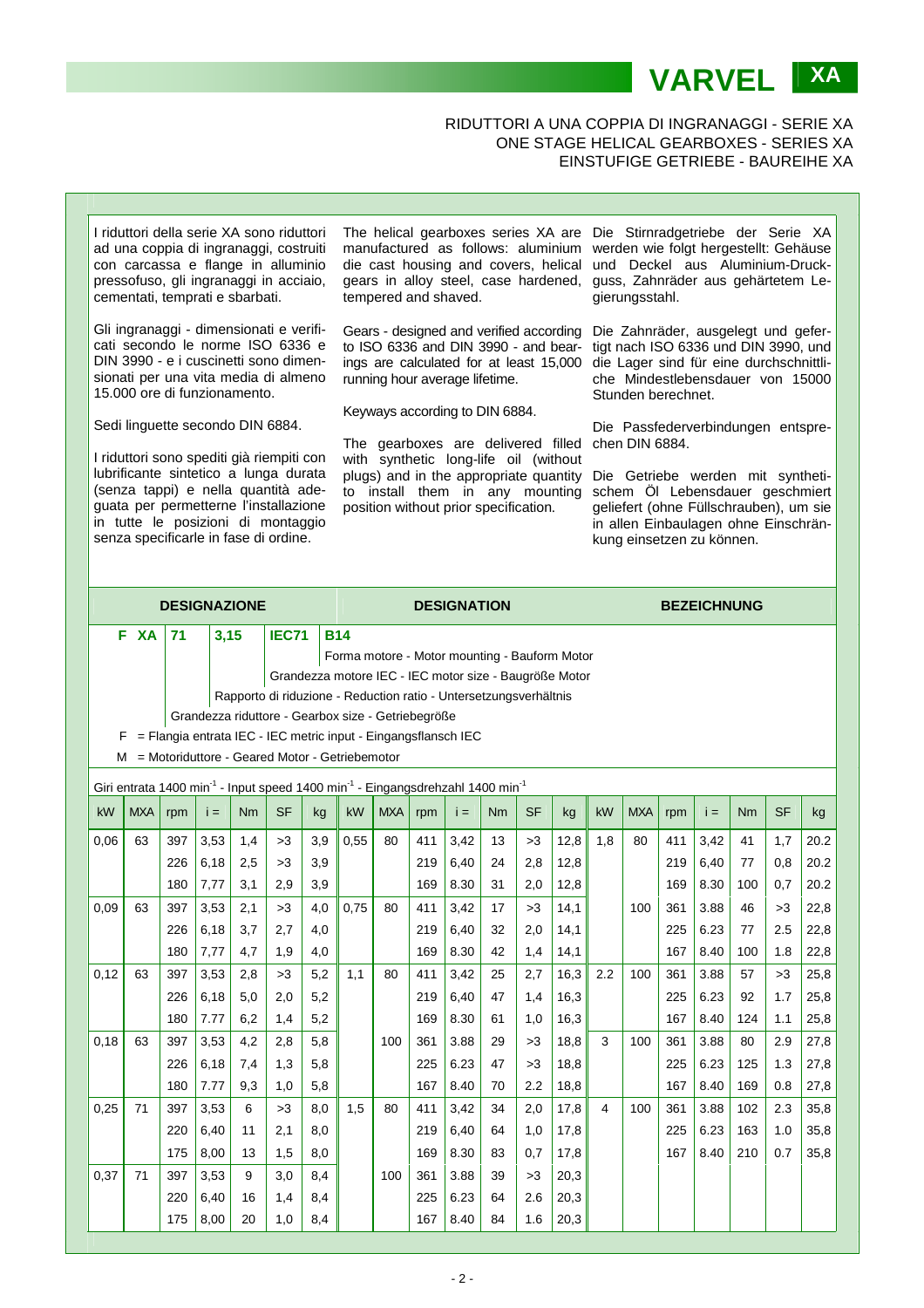**VARVEL XA** 

DIMENSIONI DI INGOMBRO OVERALL DIMENSIONS ABMESSUNGEN